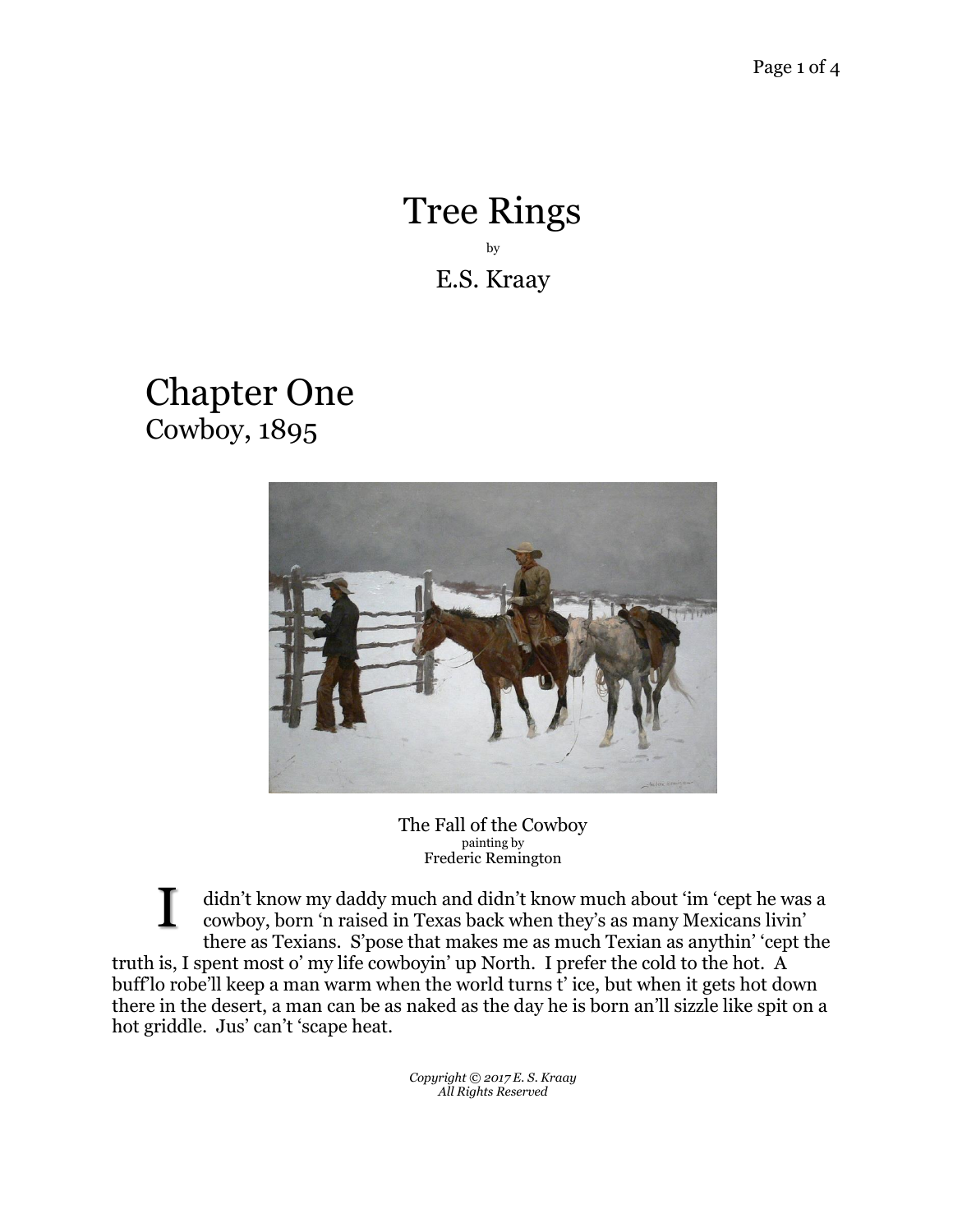I love my horse 's much, maybe more 'n I ever loved a woman. Got a dog, too, 'n I love him more 'n I love my horse. I call my dog Rusty 'cause he got the color o' rust. Call my horse Paint, not 'cause he's painted, though. Paint is brown like good leather. I call 'im Paint 'cause I like that song, "Goodbye, Old Paint, I'm a Leavin' Cheyenne." Ain't never been t' Cheyenne, though, but 'is a catchy tune, alright. Gets me hummin' to m'self jus' thinkin' 'bout it.

My daddy got killed by Injuns, leastwise that's what my Momma said. Happened when he was drivin' a herd o' cattle t' Kansas City. Apaches made a habit o' raidin' trail drives back then. Got enough meat, they did, t' last 'em through winter. They ain't no mo' Apaches, leastwise that's what I been told. Prob'ly ain't true, but they say the gov'ment killed 'em all. Gov'ment did the same thing to the buff'lo, leastwise that's what I been led t' believe.

Momma 'n me was a waitin' for 'im – my pa, that is – in Kansas City. He never made face, 'n a crew showed up off the trail 'n told us he's dead. She was a looker, Momma was, 'n didn't take her long t' pick up with another man, one o' them Mormons, but she didn't like 'im that much, 'n he left her in Kanesville, what they call Council Bluffs now'days. She died there o' the fever in '65. I was 10-years ol' and by myself. Momma had another baby after me, but he died before he could even walk, so 'is jus' me 'n nobody else. I don't 'member bein' scared, though.

Local preacher 'n his wife knowed a trail boss headed south to Texas with a crew o' cowboys. Said he needed a wrangler. I told 'im I didn't know much 'bout horses. He told me, don't say nothin' 'bout that to G.W., the trail boss. "You'll figure it out right quick."

Amen t' that. Preacher was right. I signed on fo' daily grub, a new set o' clothes and \$5 a month, which is the mos' money I'd ever held in my hand, leastwise up t' that point in m' life.

Wrangler gotta know horses, and I didn't, but horses got a language all their own, 'n I learned it right quick. They liked me, the horses did, and so did the rest of the cowboys. Two drives later, they's callin' me a cowboy, 'n G.W. hired a new wrangler, a black boy who done 'scaped from one of them plantations 'midst the war we know's goin' on, but G.W. didn't want no part o'.

He kep' us t'gether 'n we managed t' avoid that war, but we did have one run in with a fella named Quantrill and his band o' rebel bushwackers. They's a nasty group of men. Seems those boys made a livin' o' trackin' down runaway slaves, runaways jus' like our wrangler, Jim. G.W. wasn' 'bout to give Jim up, though. Quantrill left in a tizzy, an' Jim stayed on with us. Don't quite know how that happened 'cause the other cowboys was real uncomfort'ble when Quantrill was in the camp. The boys tell me, they's murderers, those men is. They mus' o' thought G.W. was pretty nasty hisself, 'cause after a shoutin' match with our trail boss, Quantrill 'n his gang left 'n we never seen 'em again.

Some years later, G.W. got hisself bit by a rattler 'n it cost 'im his leg. I made a band for 'im outta that snakeskin, 'n G.W. wore it 'round his hat, but within the year, G.W. figured he jus' didn' have it in 'im for 'nother drive, 'n he settled down in Abilene with a nice gal who owned a saloon. I seen 'em from time to time 'til I moved up north to stay.

Me 'n Cookie – Cookie's the chuckwagon master – stayed with the group another ten years. Jim, too. They made 'im a cowboy in '70 or so, 'n brought on a new wrangler.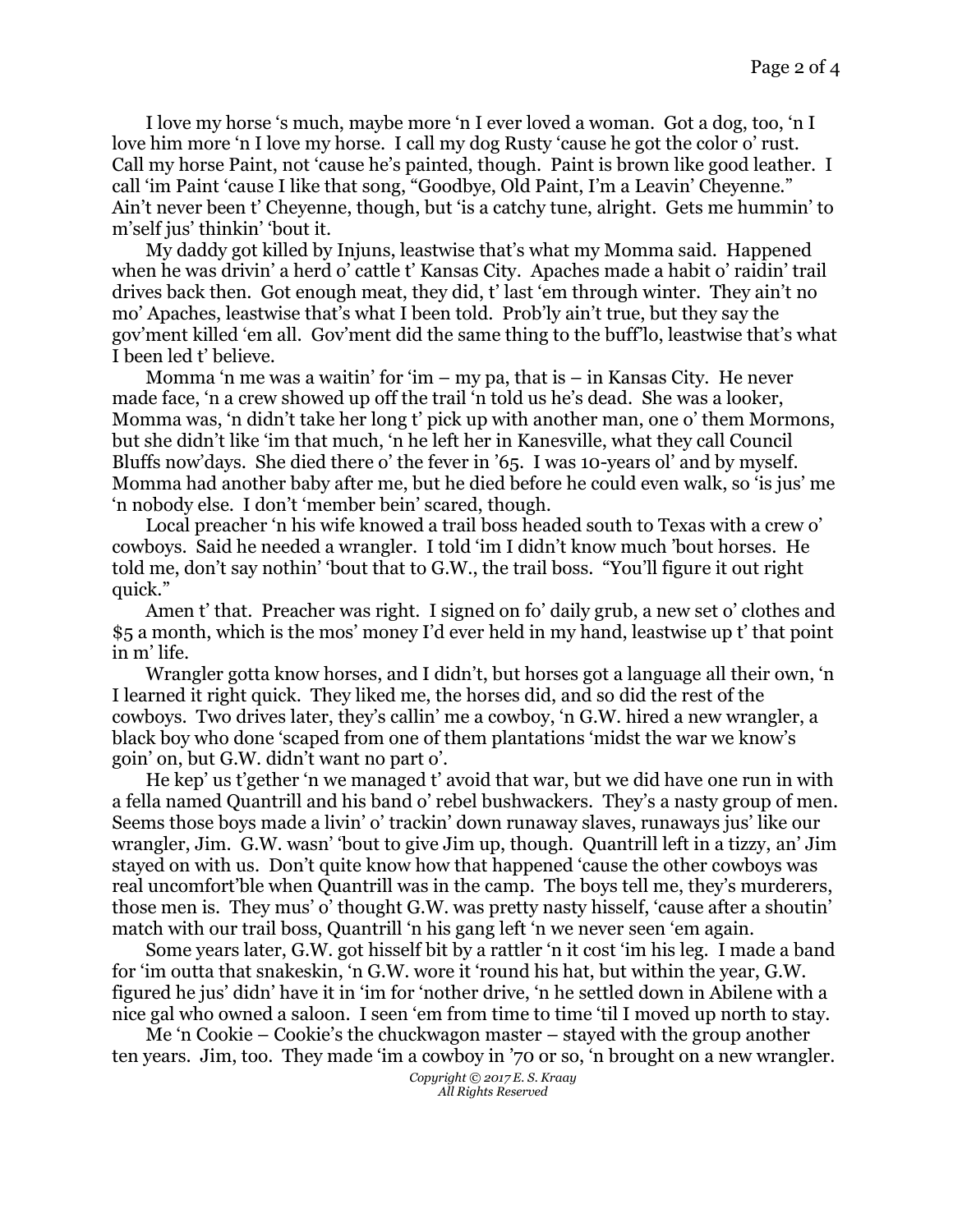This new one had hair as red as a flamin' desert sunset, 'n freckles, too. He was a good boy 'n done his job well. Tha's one redheaded stepchil' what never got beat, leastwise by any o' us.

O' course by now, I's makin' \$50 a month. I ain't never been much of a drinkin' man, 'n never met a woman I loved more 'n Rusty 'n Paint, so all them years, I saved up a lot of money.

It was fences what got me thinkin', fences 'n railroads. In the ol' days, we'd drive 3,000 or so head o' cattle up that Chisolm Trail. The only thin' I seen with more critters than what we moved on a trail drive was one o' them herds o' buff'lo, 'n they went wherever they pleased. Them buff'lo didn't need no trail boss tellin' 'em where to go. No, sir. Like I said, they went wherever they pleased, 'n they stretched from east to west as far as a man can see. Stopped us dead in our tracks for a whole day jus' t' let 'em pass by. Seen an Injun or two take 'em down with bow 'n arrow. That's a sight t' see. We had no quarrel with 'em, the Injuns, that is. They's jus' hungry, and them buff'lo's so big, one'd feed a fam'ly for the winter.

Ain't seen many buff'lo or big herds like that in ten, twenty years. Ain't seen many Injuns, neither, not since the gov'ment decided the bes' place for 'em is what the gov'ment called reservations. Gov'ment killed the buff'lo thinkin' the Injuns die with 'em. Would o' happened, too, had some man in Wash'n'ton not decided the Christian thin' t' do was give 'em religion and make 'em all white men, the Injuns, not the buff'lo.

That's when we started seein' fences. Seems like fences growed up right from the ground like trees or somethin'. Next thing I knows, they's fences ever'where. Fences t' keep livestock from roamin', fences t' keep Injuns on what land the gov'ment give 'em. O' course, gov'ment didn't give 'em shit. Truth be told, all that land belonged to the Injuns in the first place. I never quite figured that one out.

Fact is, when I start seein' fences, it got me thinkin' 'bout where my life 's headed. I's jus' a boy startin' out as a wrangler for G.W. when that railroad laid down tracks from Kansas City all the way t' Californi', a place I ain't never seen. Pret' soon, tracks started growin', much like those fences. They say one o' them loc'motives can cover more groun' in 'n hour than we can move a herd in a day. I believe it. I seen a train pass by once movin' faster than the fastest horse I ever seen, 'n when we move a herd, we's basic'ly crawlin' cross the land. You move too fast 'n the cattle lose weight 'n the boss man don' like that t'all.

So with all this fence and track poppin' up like corn stalks in the springtime, it's gettin' harder 'n harder t' move a herd from Texas t' Kansas City 'n on t' Chicago. One o' the boys done heard some man say they's gonna be movin' livestock on them trains, too. Cattle cars, he called 'em. They's buildin' cattle cars.

So what's all this mean for me 'n the cowboys? The way I see it, our days is numbered, jus' like it says in the only book I own. It was that man Job what said it, "A man's days is numbered."

I read 'bout them land grants in that new state up near the border, North Dakota. I got great respec' for Injuns, and I like the fact that 'spite all the bad things the gov'ment done to 'em, they named a state – two of 'em, I think – after that tribe. Them Dakota's a proud people, part o' the Sioux, I think. Anyways, I applied for one o' them land grants, and next thing I knows, I git a letter from a Mr. William F. Vilas, Secretary o' the